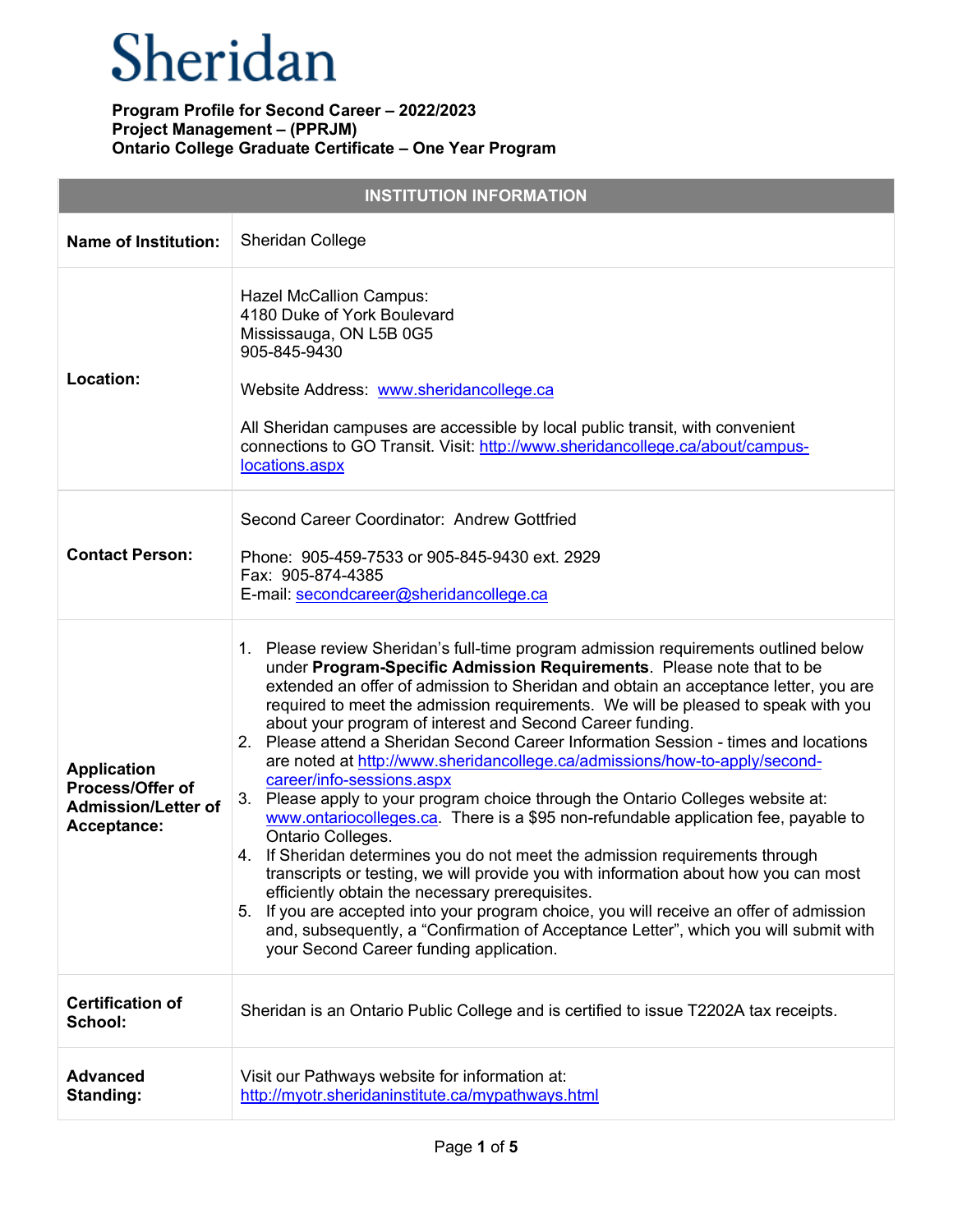# Sheridan

|                                                                                                             | <b>PROGRAM INFORMATION</b>                                                                                                                                                                                                                                                                                                                                                                                                                                                                                                                                                                                                               |
|-------------------------------------------------------------------------------------------------------------|------------------------------------------------------------------------------------------------------------------------------------------------------------------------------------------------------------------------------------------------------------------------------------------------------------------------------------------------------------------------------------------------------------------------------------------------------------------------------------------------------------------------------------------------------------------------------------------------------------------------------------------|
| Program<br><b>Name/Credential:</b>                                                                          | <b>Project Management</b><br>Ontario College Graduate Certificate                                                                                                                                                                                                                                                                                                                                                                                                                                                                                                                                                                        |
| <b>Program-Specific</b><br><b>Admission</b><br><b>Requirements:</b>                                         | https://www.sheridancollege.ca/programs/project-management#tab=admission-<br>requirements                                                                                                                                                                                                                                                                                                                                                                                                                                                                                                                                                |
| <b>Program Offered</b><br><b>SEPTEMBER 2022</b><br><b>Start/End dates by</b><br>semester                    | Sept. 6, 2022<br>Jan. 9, 2023<br><b>Optional</b><br>1<br>$2$ To<br>To<br><b>CO-OP</b><br>3 <sup>1</sup><br>Apr. 21, 2023<br>Dec. 16, 2022                                                                                                                                                                                                                                                                                                                                                                                                                                                                                                |
| Program Length/<br><b>Hours/Weeks:</b>                                                                      | This is a 1 year full time program, 2 semesters of 15 weeks each with 1 reading (break)<br>week, and with the option for co-op (3-4 months)<br>Sheridan offers an optional paid work placement for students carrying a grade-point<br>average of 3.0 or higher and a minimum C in first semester courses. Enrolment is limited.<br>Classes are approximately 18 to 28 hours per week; hours are between 8:00a.m. and<br>10:00p.m., Monday to Friday<br>Programs starting in September have a holiday break of approximately 3 weeks.<br>Students will be notified about their class schedule prior to the beginning of each<br>semester. |
| <b>Class Size:</b>                                                                                          | Approximately 35                                                                                                                                                                                                                                                                                                                                                                                                                                                                                                                                                                                                                         |
| <b>Course Outline:</b>                                                                                      | https://www.sheridancollege.ca/programs/courses/course-outline-search                                                                                                                                                                                                                                                                                                                                                                                                                                                                                                                                                                    |
| <b>Registration Fee:</b><br>(applicable at time<br>of publication -<br>subject to change<br>without notice) | The \$95 non-refundable application processing fee paid to Ontario Colleges covers<br>application processing for one application cycle.                                                                                                                                                                                                                                                                                                                                                                                                                                                                                                  |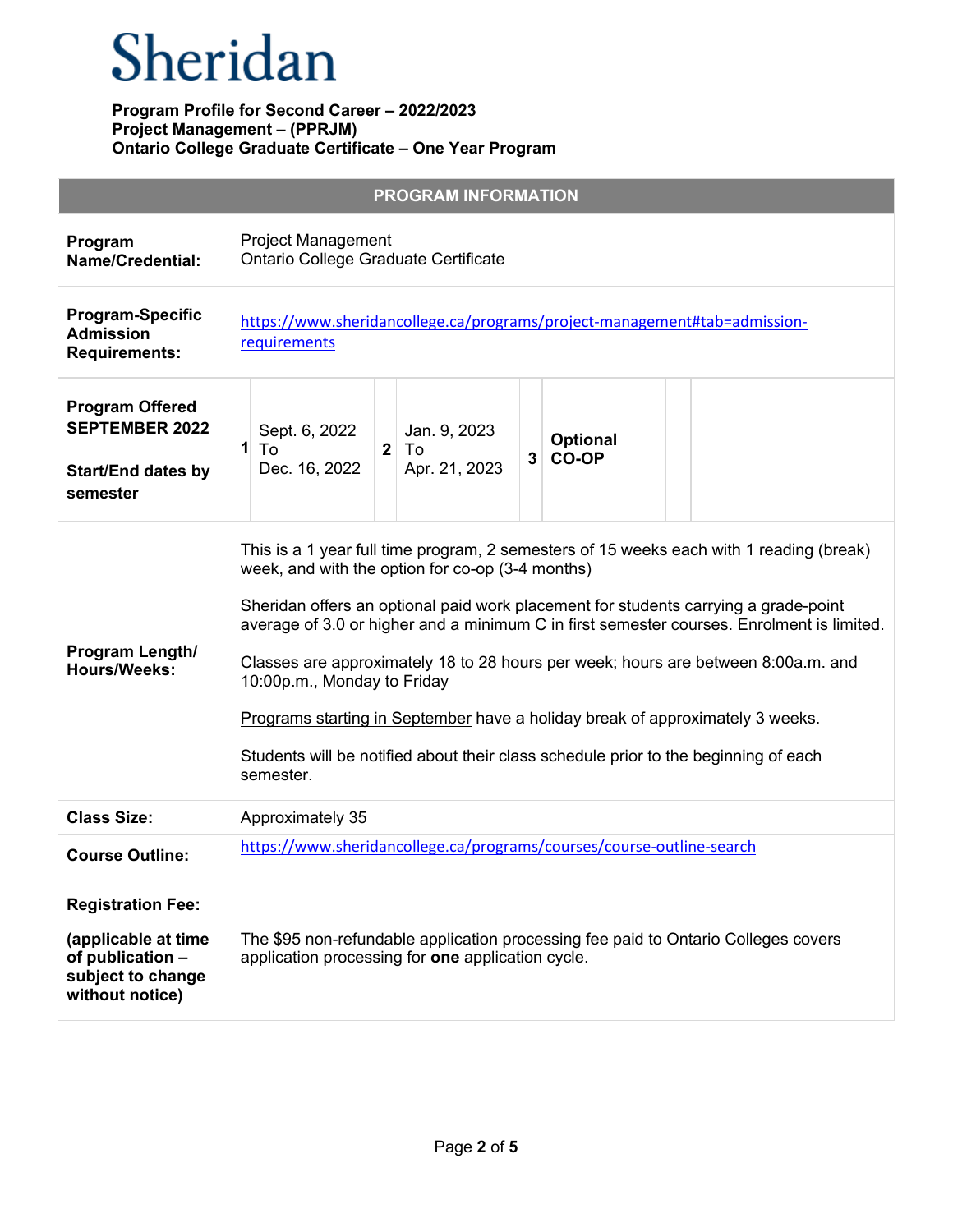# Sheridan

|                                                                                                           | https://www.sheridancollege.ca/programs/project-management#tab=fees-and-financial-aid                                                                                                                                                                                                                                        |
|-----------------------------------------------------------------------------------------------------------|------------------------------------------------------------------------------------------------------------------------------------------------------------------------------------------------------------------------------------------------------------------------------------------------------------------------------|
| <b>Annual Tuition:</b><br>(applicable at time<br>of publication -<br>subject to change<br>without notice) | Tuition fees are regulated by the Ministry of Advanced Education and Skills Development<br>and a change could be made by action of the Ontario Government.<br>As the Fee Guide is prepared in advance, Sheridan reserves the right to make changes                                                                           |
|                                                                                                           | due to errors and omissions. Additional fees will apply for some programs with a modified<br>curriculum. All information provided is current as of publication.                                                                                                                                                              |
| Parking:                                                                                                  |                                                                                                                                                                                                                                                                                                                              |
| (applicable at time<br>of publication -<br>subject to change<br>without notice)                           | https://epark.sheridancollege.ca/                                                                                                                                                                                                                                                                                            |
| <b>Book Costs:</b>                                                                                        |                                                                                                                                                                                                                                                                                                                              |
| (applicable at time<br>of publication -<br>subject to change<br>without notice)                           | Approximately \$300.00 per semester - 5% tax included                                                                                                                                                                                                                                                                        |
| <b>Other Costs:</b>                                                                                       | <b>Mobile Computing</b><br>This program is a Mobile Computing program. Mobile computing programs require the<br>use of a laptop as a mandatory component of curriculum during academic terms. New<br>students in mobile computing programs must bring a laptop of their choice that will meet<br>the program's requirements. |
|                                                                                                           | <b>Optional CO-OP</b><br>This program has an optional CO-OP. CO-OP and internship students pay an additional<br>fee of \$535.00 per work term. This fee is collected with your tuition and goes to support<br>the broad array of valuable support services provided to CO-OP students.                                       |
|                                                                                                           | Locker Fee - \$15 for one semester, \$25 for two semesters, and \$35 for one academic<br>year (September – August). All students must provide their own lock. Payment will be by<br>debit or credit card only.                                                                                                               |
|                                                                                                           | Please note ALL COSTS are approximate and subject to change without notice                                                                                                                                                                                                                                                   |
| <b>Payment Policy for</b><br><b>Second Career:</b>                                                        | Please refer to your Fees Invoice for tuition deadlines as dates vary depending on when<br>you accept an offer.                                                                                                                                                                                                              |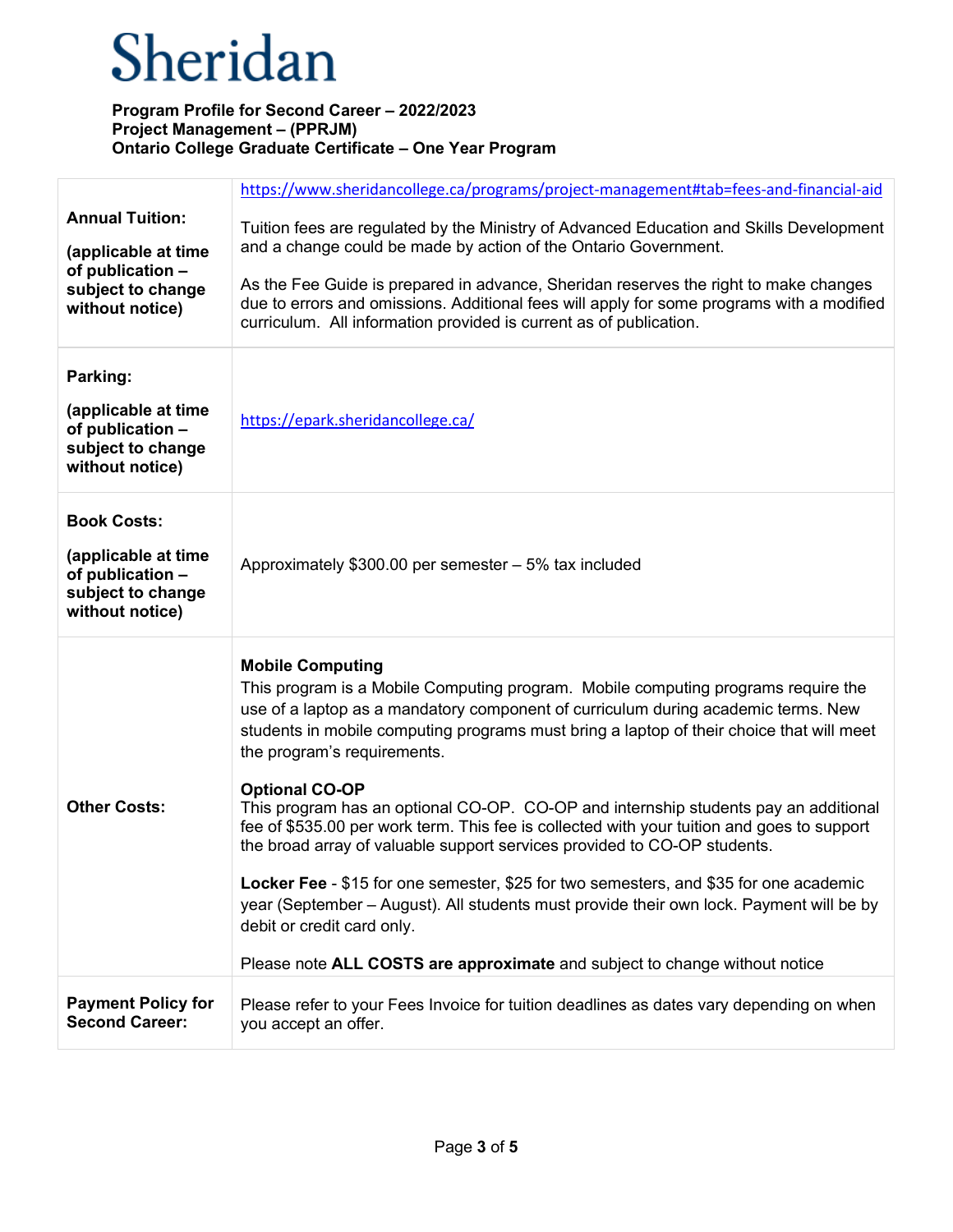T

Г

| <b>Withdrawal/Refund</b><br><b>Policy</b>                        | Students must officially withdraw from Sheridan post-secondary programs via the<br>"Application for Term or Complete Program Withdrawal" form by the 10 <sup>th</sup> day of<br>scheduled classes<br>All fees are subject to a \$500 non-refundable registration charge, in accordance with<br>policy set by the Ministry of Advanced Education and Skills Development.<br>Any refund, less the non-refundable registration charge, will be refunded to the student in<br>the form of a cheque. Students who pay for two or more terms in advance will receive a<br>full refund of second semester fees providing the withdrawal is received prior to the fee<br>payment deadline date of the subsequent term.<br>Please note: As a Second Career-funded student, all refunds are to be returned to your<br>funder. |
|------------------------------------------------------------------|---------------------------------------------------------------------------------------------------------------------------------------------------------------------------------------------------------------------------------------------------------------------------------------------------------------------------------------------------------------------------------------------------------------------------------------------------------------------------------------------------------------------------------------------------------------------------------------------------------------------------------------------------------------------------------------------------------------------------------------------------------------------------------------------------------------------|
| <b>Your Second Career</b><br>and Career<br><b>Opportunities:</b> | https://www.sheridancollege.ca/programs/project-management#tab=careers                                                                                                                                                                                                                                                                                                                                                                                                                                                                                                                                                                                                                                                                                                                                              |
| <b>Method of</b><br>Instruction:                                 | Courses are instructor-led. Students will engage in a variety of applied learning and<br>experiential activities and will complete projects.                                                                                                                                                                                                                                                                                                                                                                                                                                                                                                                                                                                                                                                                        |
| <b>Equipment</b><br><b>Availability:</b>                         | Students will have access to computers in open access computer labs.                                                                                                                                                                                                                                                                                                                                                                                                                                                                                                                                                                                                                                                                                                                                                |
| <b>Instructor</b><br><b>Qualifications:</b>                      | Our faculty is hired based on a combination of industry experience and academic<br>qualifications. Most full-time faculty have relevant Master's degrees and/or professional<br>certifications where applicable.<br>Our faculty is provided with opportunities to engage in professional development to<br>ensure currency in their field and proficiency in teaching adults.                                                                                                                                                                                                                                                                                                                                                                                                                                       |
| <b>Curriculum Design:</b>                                        | All programs are designed and kept up to date with input from Program Advisory<br>Committees which include representation from employers and industry organizations.<br>The Centre for Teaching and Learning at Sheridan oversees the design of new programs<br>and courses and maintains a schedule of program review to keep programs up to date.                                                                                                                                                                                                                                                                                                                                                                                                                                                                 |